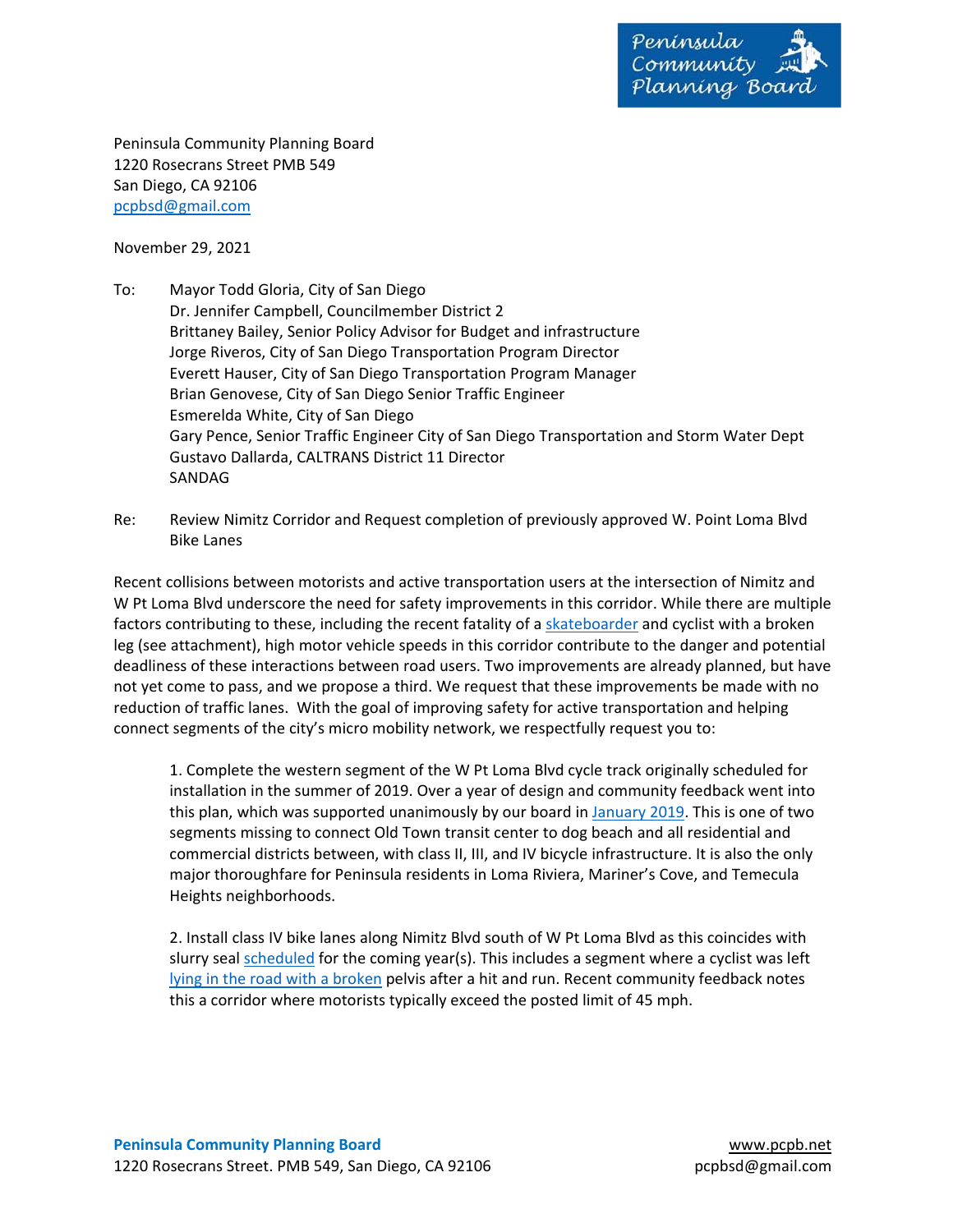

3. Design and implement bicycle safety improvements on Nimitz Blvd north of W Pt Loma as it connects with Sunset Cliffs Blvd and the I8 terminal. The existing class II bike facilities do not separate bicyclists and other micro mobility users from motor vehicles traveling at high speeds. This is a critical gap in the network that will help connect the Harbor and Bayshore bikeways to Mission Bay and the San Diego River Trail, making it more accessible to all road users. Furthermore, to create safer conditions for motorists, we request lane markings for vehicles exiting I-8 southbound where Nimitz and Sunset Cliffs Blvds diverge.

It is well established that collisions between motorists and unprotected road users turn more dangerous and deadly above 30 mph. These planned and proposed safety improvements are in line with the city's Vision Zero pledge, and will further serve our climate action goals by encouraging active transportation in a better‐connected network. Again, we ask the recommended changes be made with no reduction of traffic lanes in this corridor.

The Peninsula Community Planning Board voted (11‐1) to approve this request.

We appreciate your support.

Sincerely,

Frederick W. Kosmo, Jr. Chair, PCPB